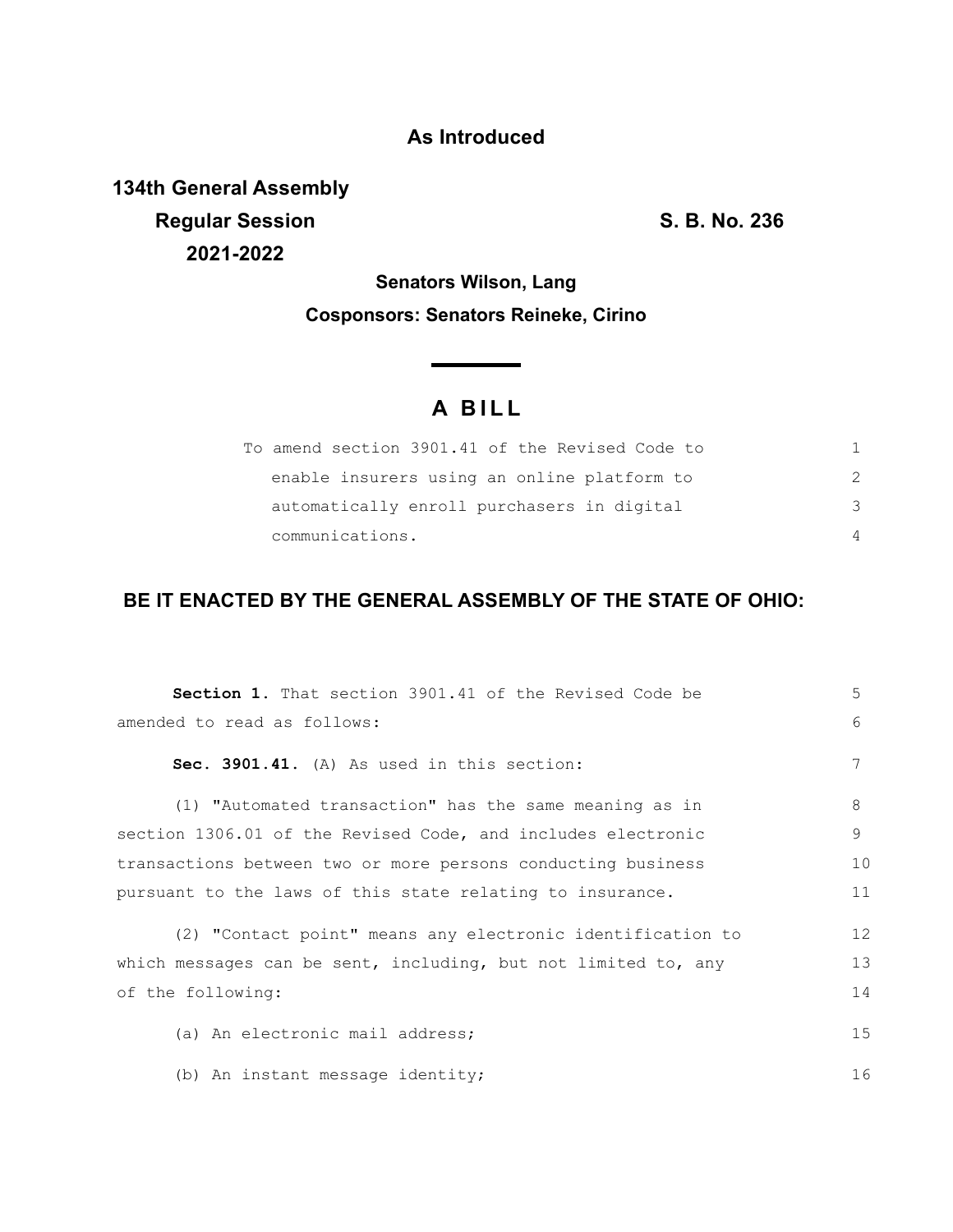#### **S. B. No. 236 Page 2 As Introduced**

| (c) A wireless telephone number, or any other personal           | 17 |
|------------------------------------------------------------------|----|
| electronic communication device;                                 | 18 |
| (d) A facsimile number.                                          | 19 |
| (3) "Insured" means a certificate holder, contract owner,        | 20 |
| customer, policyholder, or subscriber as those terms are used in | 21 |
| the laws of this state relating to insurance.                    | 22 |
| (4) "Insurer" has the same meaning as in section 3901.32         | 23 |
| of the Revised Code.                                             | 24 |
| (5) "Laws of this state relating to insurance" has the           | 25 |
| same meaning as in section 3901.04 of the Revised Code.          | 26 |
| (6) "Personally identifiable information" means any              | 27 |
| individually identifiable information gathered in connection     | 28 |
| with an insurance transaction, including a person's name,        | 29 |
| address, social security number, and banking information.        | 30 |
| (7) "Secure web site" means a web site that meets both of        | 31 |
| the following criteria:                                          | 32 |
| (a) The web site uses the hypertext transfer protocol            | 33 |
| secure communication protocol or other equally secure            | 34 |
| communication protocol.                                          | 35 |
| (b) The web site requires a person to enter a unique user        | 36 |
| credential to access personally identifiable information for     | 37 |
| which the person has the legal right to access.                  | 38 |
| (B) Notwithstanding any laws of this state relating to           | 39 |
| insurance, sections 1306.01 to 1306.23 of the Revised Code, the  | 40 |
| "Uniform Electronics Transactions Act," apply to the business of | 41 |
| insurance in this state.                                         | 42 |
| (C) (1) If an insured agrees to conduct the business of          | 43 |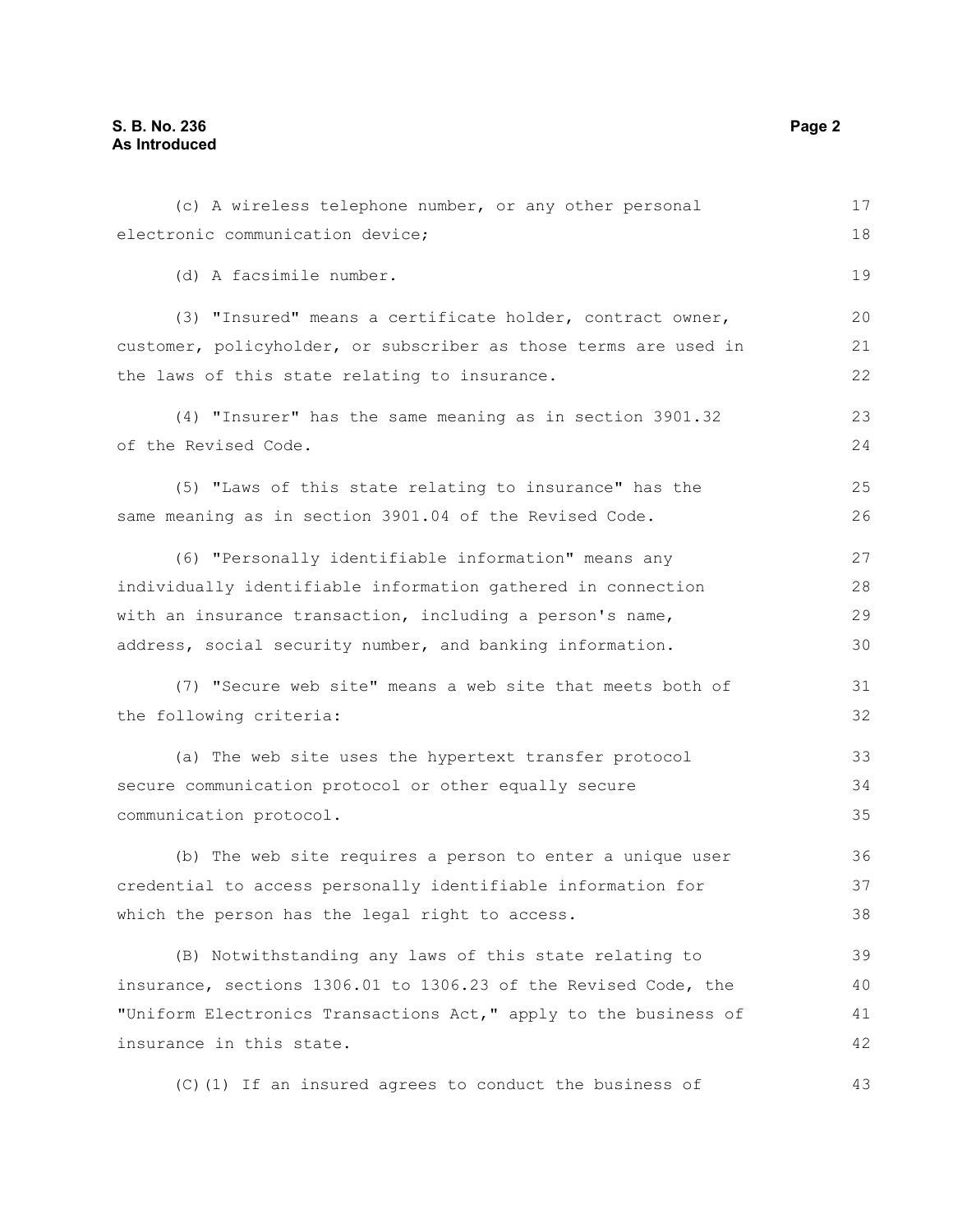#### **S. B. No. 236** Page 3 **As Introduced**

|                                                                  | 44 |
|------------------------------------------------------------------|----|
| insurance via an automated transaction, any information issued   |    |
| or delivered in writing may be issued or delivered               | 45 |
| electronically to a contact point provided by the insured, as    | 46 |
| long as both of the following apply:                             | 47 |
| (a) The transmission of information is in compliance with        | 48 |
| sections 1306.07 and 1306.14 of the Revised Code.                | 49 |
| (b) The details of the automated transaction are fully           | 50 |
| disclosed to the insured in the application, policy,             | 51 |
| certificate, contract of insurance, or by another method that    | 52 |
| ensures notice to the insured. An insurer's form used only to    | 53 |
| notify an insured of and obtain consent for an automated         | 54 |
| transaction does not need to be approved or accepted by the      | 55 |
| superintendent of insurance.                                     | 56 |
| (2) (a) Except for notices of cancellation, nonrenewal, or       | 57 |
| termination, an insurer may deliver information via a secure web | 58 |
| site if the insurer sends an electronic notice to a contact      | 59 |
| point and the electronic notice includes a hyperlink to the      | 60 |
| secure web site.                                                 | 61 |
| (b) If an insurer uses a secure web site to deliver              | 62 |
| changes in terms or conditions in an insured's policy,           | 63 |
| certificate, or contract of insurance, including any             | 64 |
| endorsements or amendments, the electronic notice to the         | 65 |
| insured's contact point shall include all of the following:      | 66 |
| (i) A list or summary of the changes;                            | 67 |
| (ii) A link to the complete document located on the              | 68 |
| insurer's secure web site;                                       | 69 |
| (iii) The following or substantially similar statement           | 70 |
| displayed in a prominent manner:                                 | 71 |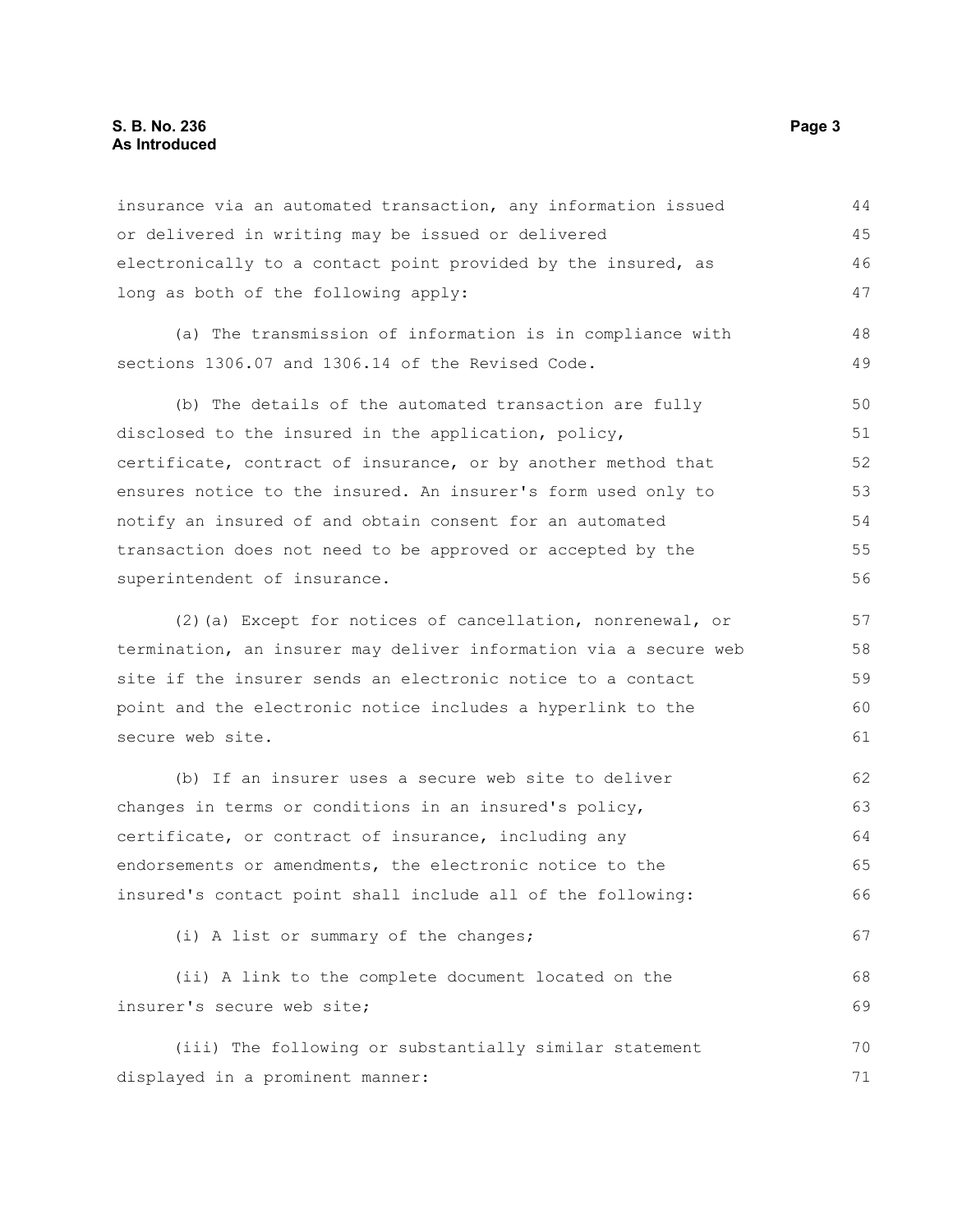"There are changes in the terms or conditions of your policy, certificate, or contract of insurance." (3) At a minimum, the details of the automated transaction shall include all of the following: (a) A clear and conspicuous statement informing the insured of any right or option of the insured to receive a record on paper; (b) The right of the insured to withdraw the insured's consent, and any consequences or fees if the insured withdraws consent; (c) A description of the procedures the insured must use to withdraw consent and to update the insured's contact point. (4) Agreement to participate in a part of an automated transaction shall not be used to confirm the insured's consent to transact the entire business of insurance pursuant to this section. (5) A withdrawal of consent by an insured shall be effective within a reasonable time period, not to exceed ten business days after the receipt of the withdrawal by the insurer. (D) The insurer shall send all notices of cancellation, nonrenewal, termination, or changes in the terms or conditions of the policy, certificate, or contract of insurance to the last known contact point supplied by the insured. If the insurer has 72 73 74 75 76 77 78 79 80 81 82 83 84 85 86 87 88 89  $90$ 91 92 93 94 95

knowledge that the insured's contact point is no longer valid, the insurer shall send the information via regular mail to the last known address furnished to the insurer by the insured. 96 97 98

(E) Any insurer conducting the business of insurance via

99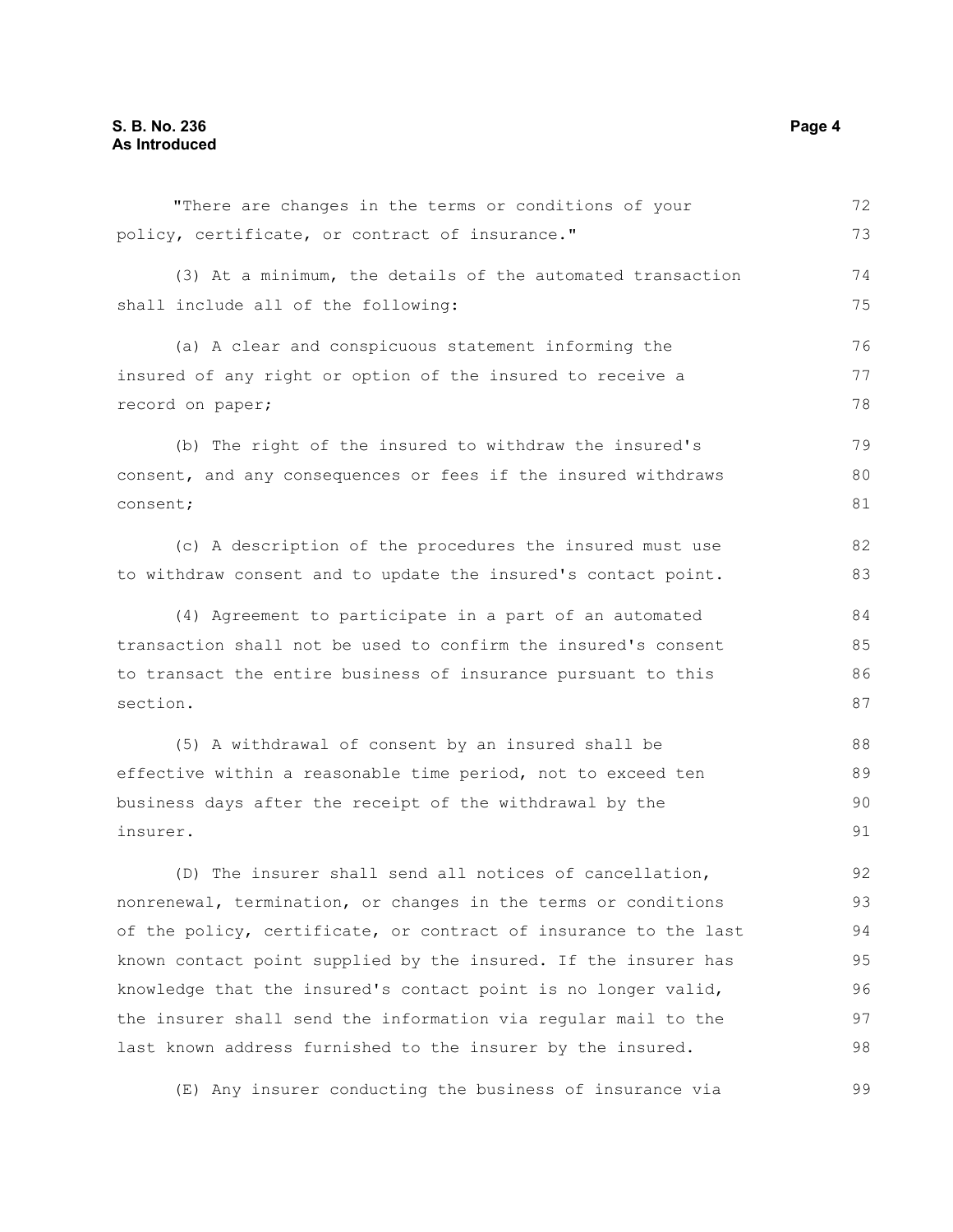an automated transaction shall allow the insurer's insureds who agree to participate in an automated transaction the option to withdraw consent from participating in the automated transaction. 100 101 102 103

(F) Notwithstanding any laws or regulations of this state relating to insurance, any policy, certificate, or contract of insurance, including any endorsements or amendments, that do not contain personally identifiable information may be posted to the insurer's web site in lieu of any other method of delivery. If the insurer elects to post any policy, certificate, or contract of insurance to the insurer's web site, all of the following shall apply:

(1) The policy, certificate, or contract of insurance is readily accessible by the insured and, once the policy, certificate, or contract of insurance is no longer used by the insurer in this state, it is stored in a readily accessible archive;

(2) The policy, certificate, or contract of insurance is posted in such a manner that the insured can easily identify the insured's applicable policy, certificate, or contract and print or download the insured's documents without charge and without the use of any special program or application that is not readily available to the public without charge; 117 118 119 120 121 122

(3) The insurer provides written notice at the time of issuance of the initial policy, certificate, contract, or any renewal forms of a method by which the insured may obtain upon request a paper or electronic copy of their policy, certificate, or contract without charge; 123 124 125 126 127

(4) The insurer clearly identifies the applicable policy,

128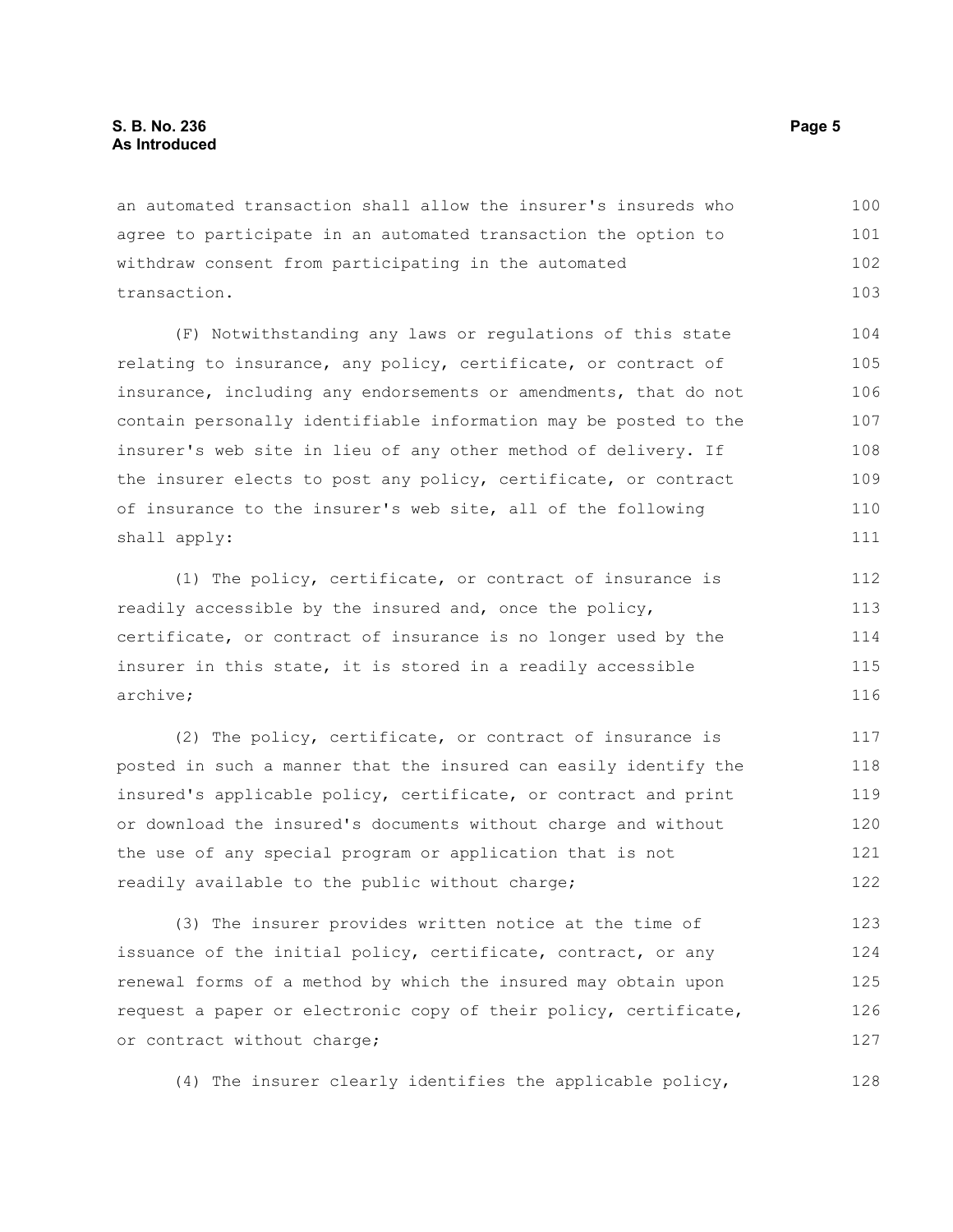endorsements, amendments, certificate, or contract of insurance purchased by the insured on any declaration page, certificate of insurance, summary of benefits, or other evidence of coverage issued to the insured; 129 130 131 132

(5) The insurer gives notice, in the manner it customarily communicates with an insured, of any changes to the policy, certificate, or contract of insurance, including any endorsements or amendments, and of the insured's right to obtain upon request a paper or electronic copy of the policy, endorsements, or amendments without charge. 133 134 135 136 137 138

(G) Notwithstanding any other section of Title XXXIX or Chapters 1739. or 1751. of the Revised Code or rules adopted thereunder to the contrary, an insurer may deliver any notices, documents, or information to an insured via an automated transaction pursuant to this section. 139 140 141 142 143

(H) This section does not supersede any time periods, filing requirements, or content of notices, documents, notices to insureds' agents required pursuant to sections 3937.25, 3937.26, and 3937.27 of the Revised Code, or information otherwise required by a law other than this section relating to insurance. This section does not apply to disclosures through electronic media of certificates, explanation of benefit statements, and other mandated materials under the "Employee Retirement Income Security Act of 1974," 88 Stat. 829, 29 U.S.C. 1001, as amended, and any regulation adopted thereunder. 144 145 146 147 148 149 150 151 152 153

(I) If the consent of an insured to receive certain notices, documents, or information in an electronic form is on file with an insurer before-the effective date of this section-September 4, 2014, if the consent was not accompanied by the details of the automated transaction described in division (C) 154 155 156 157 158